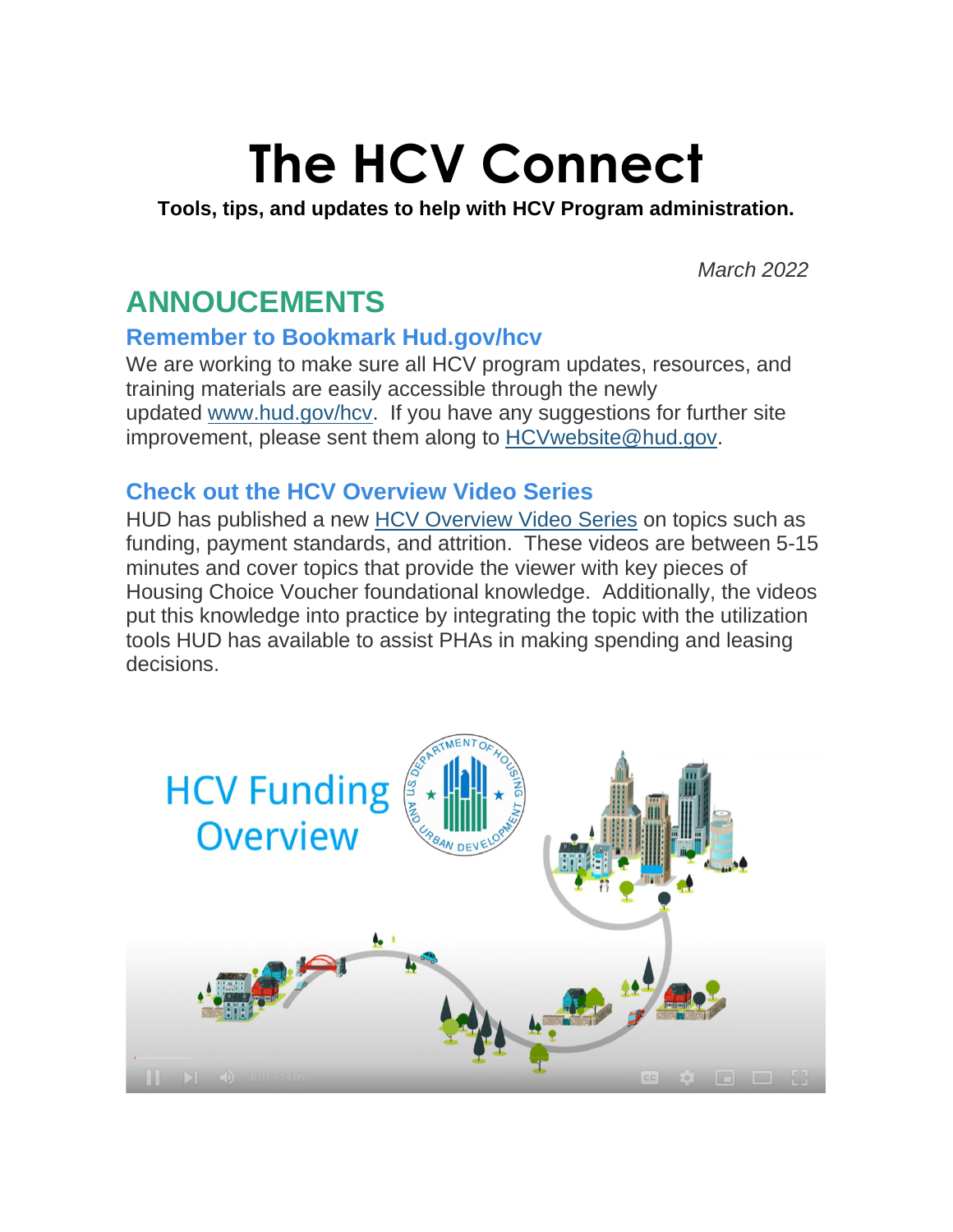### **Emergency Housing Voucher How-To Guide for PHAs**

Check out HUD's recently published EHV How Guide for PHAs, which is intended to:

- Provide an overview of EHV operating requirements
- Outline considerations for PHAs in the design of their EHV programs
- Highlight best practices in program implementation which also reduce inequities

**[Click here to read the EHV How Guide for PHAs](https://lnks.gd/l/eyJhbGciOiJIUzI1NiJ9.eyJidWxsZXRpbl9saW5rX2lkIjoxMDIsInVyaSI6ImJwMjpjbGljayIsImJ1bGxldGluX2lkIjoiMjAyMjAzMTYuNTQ5ODM5MjEiLCJ1cmwiOiJodHRwczovL2ZpbGVzLmh1ZGV4Y2hhbmdlLmluZm8vcmVzb3VyY2VzL2RvY3VtZW50cy9FbWVyZ2VuY3ktSG91c2luZy1Wb3VjaGVycy1Ib3ctVG8tR3VpZGUtRm9yLVB1YmxpYy1Ib3VzaW5nLUFnZW5jaWVzLnBkZj91dG1fbWVkaXVtPWVtYWlsJnV0bV9zb3VyY2U9Z292ZGVsaXZlcnkifQ.aiS37lkrwFIS28pQlYqayTRXZ1zxdHArDovfl0fSluE/s/1129219932/br/128177038275-l)**

### **PHAs May Apply for HCV Waivers (Deadline now April 1, 2022)**

PIH published [Notice PIH 2022-04](https://lnks.gd/l/eyJhbGciOiJIUzI1NiJ9.eyJidWxsZXRpbl9saW5rX2lkIjoxMDMsInVyaSI6ImJwMjpjbGljayIsImJ1bGxldGluX2lkIjoiMjAyMjAzMTYuNTQ5ODM5MjEiLCJ1cmwiOiJodHRwczovL3d3dy5odWQuZ292L3NpdGVzL2RmaWxlcy9QSUgvZG9jdW1lbnRzL1BJSDIwMjItMDQucGRmP3V0bV9tZWRpdW09ZW1haWwmdXRtX3NvdXJjZT1nb3ZkZWxpdmVyeSJ9.4f0EuzogrX8X-HaYDq9kO5bLDNX9Eb12MC4_z9wi5L0/s/1129219932/br/128177038275-l) to **extend the deadline for Waiver requests to be submitted to HUD on or by April 1, 2022.** Under this notice, PHAs may apply for certain regulatory waivers that were originally offered under the CARES Act to provide continued flexibility during the pandemic and pandemic recovery. Waivers that PHAs may apply for include:

- Increases in Payment Standard During HAP Contract Term
- SEMAP Scores
- Extensions of Voucher Term
- Homeownership: Maximum Terms of Assistance
- Flexibility to increase Payment Standards

**[See the Notice for Details on How to Apply](https://lnks.gd/l/eyJhbGciOiJIUzI1NiJ9.eyJidWxsZXRpbl9saW5rX2lkIjoxMDQsInVyaSI6ImJwMjpjbGljayIsImJ1bGxldGluX2lkIjoiMjAyMjAzMTYuNTQ5ODM5MjEiLCJ1cmwiOiJodHRwczovL3d3dy5odWQuZ292L3NpdGVzL2RmaWxlcy9QSUgvZG9jdW1lbnRzL1BJSDIwMjItMDQucGRmP3V0bV9tZWRpdW09ZW1haWwmdXRtX3NvdXJjZT1nb3ZkZWxpdmVyeSJ9.E555ALH1mNczMN98dRboHgsSbHkFDZH8z9VuyR39xv0/s/1129219932/br/128177038275-l)**

#### **Revisions to Fiscal Year (FY) 2022 Fair Market Rents (FMRs)**

On March 10<sup>th</sup>, HUD published updated FMR rates for 12 areas based on new survey data submitted to HUD's Office of Policy Development and Research as part of an FMR Reexam requests.

**[Click here to see the Notice](https://lnks.gd/l/eyJhbGciOiJIUzI1NiJ9.eyJidWxsZXRpbl9saW5rX2lkIjoxMDUsInVyaSI6ImJwMjpjbGljayIsImJ1bGxldGluX2lkIjoiMjAyMjAzMTYuNTQ5ODM5MjEiLCJ1cmwiOiJodHRwczovL3B1YmxpYy1pbnNwZWN0aW9uLmZlZGVyYWxyZWdpc3Rlci5nb3YvMjAyMi0wNTA0MC5wZGY_dXRtX21lZGl1bT1lbWFpbCZ1dG1fc291cmNlPWdvdmRlbGl2ZXJ5In0.Yb5Tex50YjJvz4RcAnGIXPc8dL9e_rXKlcmVCzFYDXA/s/1129219932/br/128177038275-l)**

#### **Tips for PBV Program Cap Review**

Here are some quick tips to help PHAs submit their request for PBV program cap review: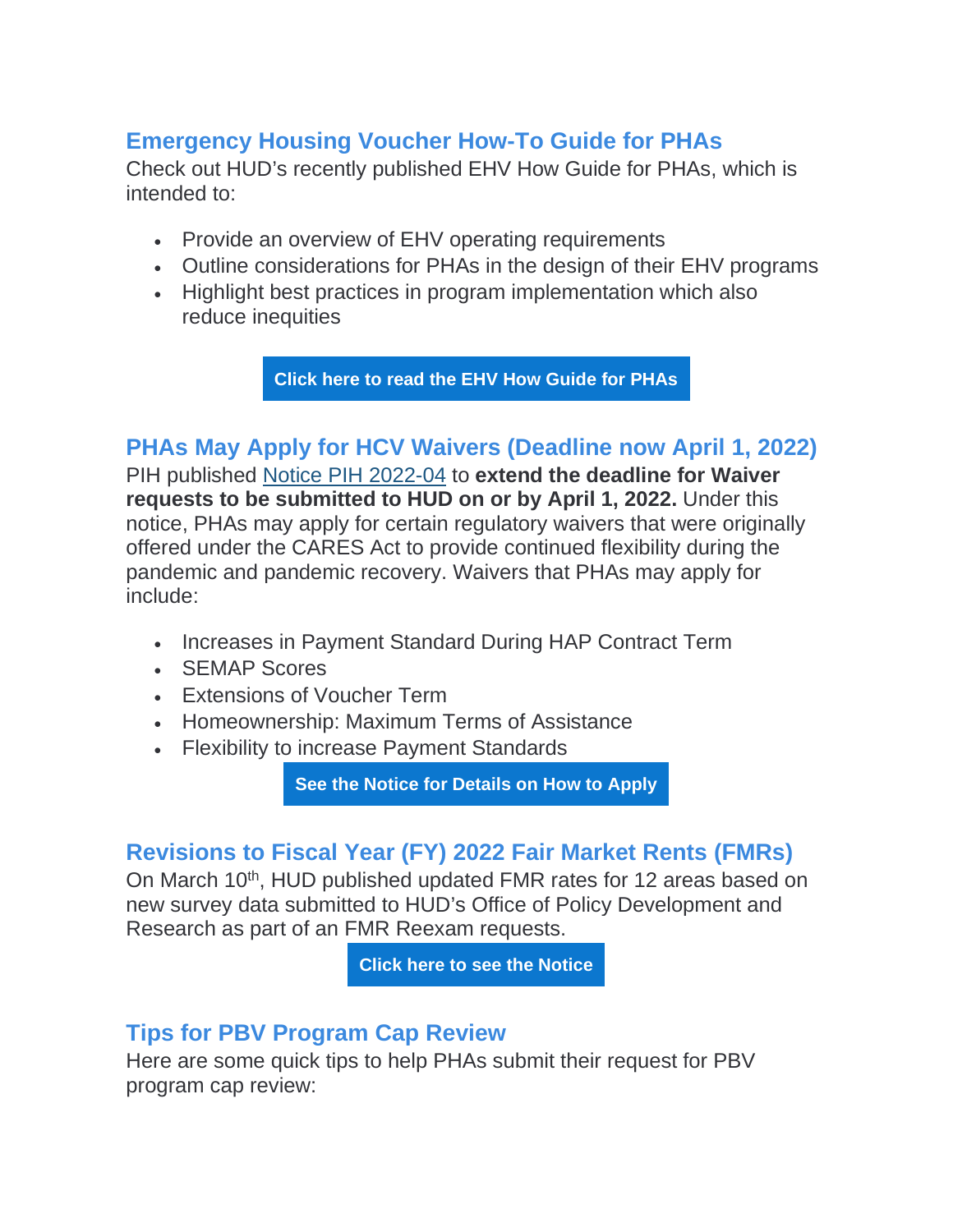- Review [PIH Notice 2017-21,](https://lnks.gd/l/eyJhbGciOiJIUzI1NiJ9.eyJidWxsZXRpbl9saW5rX2lkIjoxMDYsInVyaSI6ImJwMjpjbGljayIsImJ1bGxldGluX2lkIjoiMjAyMjAzMTYuNTQ5ODM5MjEiLCJ1cmwiOiJodHRwczovL3d3dy5odWQuZ292L3NpdGVzL2RmaWxlcy9QSUgvZG9jdW1lbnRzL1BJSC0yMDE3LTIxLnBkZj91dG1fbWVkaXVtPWVtYWlsJnV0bV9zb3VyY2U9Z292ZGVsaXZlcnkifQ.E0pd9uZe0_BE4_hy0Z_6jrhQAYDarILpGMQR25bo_O0/s/1129219932/br/128177038275-l) Attachment C and Appendix I for instructions on what and how to submit.
- Submit one request for all planned PBV activity. The review is not project specific.
- Include the PHA code in the email subject, and be sure to use the same subject line for any follow-up emails.
- If the review request is for units excluded by [Attachment F](https://lnks.gd/l/eyJhbGciOiJIUzI1NiJ9.eyJidWxsZXRpbl9saW5rX2lkIjoxMDcsInVyaSI6ImJwMjpjbGljayIsImJ1bGxldGluX2lkIjoiMjAyMjAzMTYuNTQ5ODM5MjEiLCJ1cmwiOiJodHRwczovL3d3dy5odWQuZ292L3NpdGVzL2RmaWxlcy9QSUgvZG9jdW1lbnRzL1BJSC0yMDE3LTIxLnBkZj91dG1fbWVkaXVtPWVtYWlsJnV0bV9zb3VyY2U9Z292ZGVsaXZlcnkifQ.BaZXA5eWWxYsIgNqRK3vnhT_-do11sK0Y9TUFNAqPhY/s/1129219932/br/128177038275-l) of the Notice, the PHA does not need to wait for HUD's response before making an award or selection.

## **EVENTS**

### **HCV Utilization Webinar: Payment Standards, Rent Burdens, and Waivers**

*Payment Standards! Rent Burdens! Waivers! Oh my!*

The Monthly HCV Utilization Call on **March 17th at 2:00 PM Eastern**, brought to you by shamrocks, will feature an in-depth discussion of all the facets that surround rent burden. Notably, the call will include a live walkthrough, from scratch, of a Payment Standard Tool (PST). What is the PST? It is the tool that assists a PHA in seeing the programmatic implications of a payment standard change on both rent burden and per unit cost. Have you ever felt intimidated by the PST? This call is for you! Have you ever wondered what all that madness is about in the Two-Year Tool about subsidy standards, rent burden charts with too many percentages, and SAFMR information? This call is for you! Have you been concerned that using larger payment standards will wreak havoc on your program? This call is for you! Have you ever wondered why spreadsheets are so boring? This call is *not* for you!

For our TYT+ subscribers, the call will also include a brief chat about annual funding and other hot-off-the-presses updates.

**[Register Here](https://lnks.gd/l/eyJhbGciOiJIUzI1NiJ9.eyJidWxsZXRpbl9saW5rX2lkIjoxMDgsInVyaSI6ImJwMjpjbGljayIsImJ1bGxldGluX2lkIjoiMjAyMjAzMTYuNTQ5ODM5MjEiLCJ1cmwiOiJodHRwczovL2VtczguaW50ZWxsb3IuY29tP2RvPXJlZ2lzdGVyJnA9ODQzMDExJnQ9MSZ1dG1fbWVkaXVtPWVtYWlsJnV0bV9zb3VyY2U9Z292ZGVsaXZlcnkifQ.QXygXvOG5Dd2JYE442hxg7fQx0tT10AO3AAMVaWprNk/s/1129219932/br/128177038275-l)**

#### **Prior HCV Utilization Webinars are Available**

If you missed the HCV Utilization Webinar from February 17<sup>th</sup> regarding landlord engagement, or any of the prior HCV Utilization Webinars, please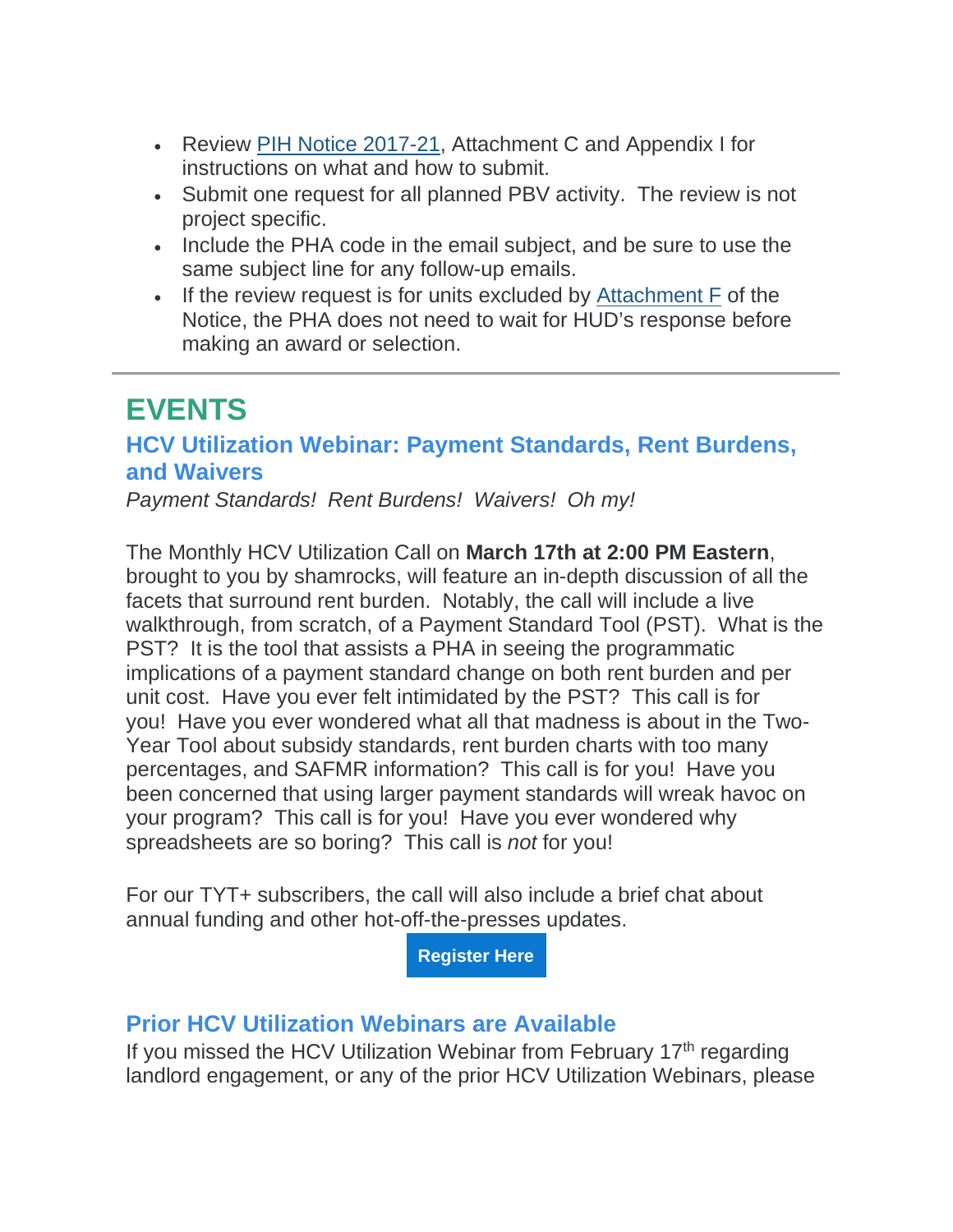remember you can find the recordings and handouts in the [Webinars and](https://lnks.gd/l/eyJhbGciOiJIUzI1NiJ9.eyJidWxsZXRpbl9saW5rX2lkIjoxMDksInVyaSI6ImJwMjpjbGljayIsImJ1bGxldGluX2lkIjoiMjAyMjAzMTYuNTQ5ODM5MjEiLCJ1cmwiOiJodHRwczovL3d3dy5odWQuZ292L3Byb2dyYW1fb2ZmaWNlcy9wdWJsaWNfaW5kaWFuX2hvdXNpbmcvcHJvZ3JhbXMvaGN2L3Byb2dyYW1fdHJhaW5pbmdzX2FuZF9yZXNvdXJjZXM_dXRtX21lZGl1bT1lbWFpbCZ1dG1fc291cmNlPWdvdmRlbGl2ZXJ5In0.zZpMwtAevv7HJvUVb_kFOdqk0BrddLrh7BQPauWSPsc/s/1129219932/br/128177038275-l)  [Training Section](https://lnks.gd/l/eyJhbGciOiJIUzI1NiJ9.eyJidWxsZXRpbl9saW5rX2lkIjoxMDksInVyaSI6ImJwMjpjbGljayIsImJ1bGxldGluX2lkIjoiMjAyMjAzMTYuNTQ5ODM5MjEiLCJ1cmwiOiJodHRwczovL3d3dy5odWQuZ292L3Byb2dyYW1fb2ZmaWNlcy9wdWJsaWNfaW5kaWFuX2hvdXNpbmcvcHJvZ3JhbXMvaGN2L3Byb2dyYW1fdHJhaW5pbmdzX2FuZF9yZXNvdXJjZXM_dXRtX21lZGl1bT1lbWFpbCZ1dG1fc291cmNlPWdvdmRlbGl2ZXJ5In0.zZpMwtAevv7HJvUVb_kFOdqk0BrddLrh7BQPauWSPsc/s/1129219932/br/128177038275-l) of [www.hud.gov/hcv.](https://lnks.gd/l/eyJhbGciOiJIUzI1NiJ9.eyJidWxsZXRpbl9saW5rX2lkIjoxMTAsInVyaSI6ImJwMjpjbGljayIsImJ1bGxldGluX2lkIjoiMjAyMjAzMTYuNTQ5ODM5MjEiLCJ1cmwiOiJodHRwOi8vd3d3Lmh1ZC5nb3YvaGN2P3V0bV9tZWRpdW09ZW1haWwmdXRtX3NvdXJjZT1nb3ZkZWxpdmVyeSJ9.LHRfcmty_McTqJA28QeKiA4fMvpjPhh4FyIpxZyr1aU/s/1129219932/br/128177038275-l)

### **Homeownership Program Webinar – Recording available now!**

In this one-hour webinar, housing industry panelists provide information to assist Public Housing Authorities (PHAs) in developing successful relationships with lenders, utilizing down payment assistance and other financial resources for home buyers, and addressing the affordability gap to maintain and expand the Housing Choice Voucher (HCV) Homeownership program.

**[Click here to view HCV Homeownership Webinar](https://lnks.gd/l/eyJhbGciOiJIUzI1NiJ9.eyJidWxsZXRpbl9saW5rX2lkIjoxMTEsInVyaSI6ImJwMjpjbGljayIsImJ1bGxldGluX2lkIjoiMjAyMjAzMTYuNTQ5ODM5MjEiLCJ1cmwiOiJodHRwczovL3d3dy5odWRleGNoYW5nZS5pbmZvL3RyYWluaW5ncy9jb3Vyc2VzL2hvdXNpbmctY2hvaWNlLXZvdWNoZXItaG9tZW93bmVyc2hpcC13ZWJpbmFyLz91dG1fbWVkaXVtPWVtYWlsJnV0bV9zb3VyY2U9Z292ZGVsaXZlcnkifQ.EUg9hh0rtmT7uuseJE5w_rAzjBF_3ZVkvSX_6u6hElI/s/1129219932/br/128177038275-l)**

### **HCV Utilization Tool Updates**

### **The Two-Year Tool has been updated with unofficial final inflation factors for 2023 funding.**

For 96 percent of PHAs, these numbers are within 1.5 percent of the numbers that have been used for estimated 2022 inflation since October. For the rest, mostly, the difference resulted from the PHA, or PHA group, appealing the FMRs (from which the inflation factor gloriously stems). As such, PHAs can project 2022 funding with an *extremely* high degree of accuracy, before funding is appropriated or the funding enclosures are provided.



### **Guideposts**

Each month we'll be highlighting an [HCV](https://lnks.gd/l/eyJhbGciOiJIUzI1NiJ9.eyJidWxsZXRpbl9saW5rX2lkIjoxMTIsInVyaSI6ImJwMjpjbGljayIsImJ1bGxldGluX2lkIjoiMjAyMjAzMTYuNTQ5ODM5MjEiLCJ1cmwiOiJodHRwczovL3d3dy5odWQuZ292L3Byb2dyYW1fb2ZmaWNlcy9wdWJsaWNfaW5kaWFuX2hvdXNpbmcvcHJvZ3JhbXMvaGN2L2d1aWRlYm9vaz91dG1fbWVkaXVtPWVtYWlsJnV0bV9zb3VyY2U9Z292ZGVsaXZlcnkifQ.lLwmjT_LqOIpzd5xO6tnQrK4v_tKbppKXMa823-WGXI/s/1129219932/br/128177038275-l)  [Guidebook](https://lnks.gd/l/eyJhbGciOiJIUzI1NiJ9.eyJidWxsZXRpbl9saW5rX2lkIjoxMTIsInVyaSI6ImJwMjpjbGljayIsImJ1bGxldGluX2lkIjoiMjAyMjAzMTYuNTQ5ODM5MjEiLCJ1cmwiOiJodHRwczovL3d3dy5odWQuZ292L3Byb2dyYW1fb2ZmaWNlcy9wdWJsaWNfaW5kaWFuX2hvdXNpbmcvcHJvZ3JhbXMvaGN2L2d1aWRlYm9vaz91dG1fbWVkaXVtPWVtYWlsJnV0bV9zb3VyY2U9Z292ZGVsaXZlcnkifQ.lLwmjT_LqOIpzd5xO6tnQrK4v_tKbppKXMa823-WGXI/s/1129219932/br/128177038275-l) chapter, which provides an easy-touse, one-stop resource to assist public housing agencies (PHAs), families and other stakeholders in the administration of voucher program.

### **Eligibility Determination and Denial of Assistance**

The ["Eligibility Determination and Denial of Assistance Chapter"](https://lnks.gd/l/eyJhbGciOiJIUzI1NiJ9.eyJidWxsZXRpbl9saW5rX2lkIjoxMTMsInVyaSI6ImJwMjpjbGljayIsImJ1bGxldGluX2lkIjoiMjAyMjAzMTYuNTQ5ODM5MjEiLCJ1cmwiOiJodHRwczovL3d3dy5odWQuZ292L3NpdGVzL2RmaWxlcy9QSUgvZG9jdW1lbnRzL0hDVl9HdWlkZWJvb2tfRWxpZ2liaWxpdHlfRGV0ZXJtaW5hdGlvbl9hbmRfRGVuaWFsX29mX0Fzc2lzdGFuY2UucGRmP3V0bV9tZWRpdW09ZW1haWwmdXRtX3NvdXJjZT1nb3ZkZWxpdmVyeSJ9.TWC0xOLO0dpItnJLbqkd5Ra0jYBLx6RtujHe6C_5Xvc/s/1129219932/br/128177038275-l) describes HUD's eligibility requirements for participation in the Housing Choice Voucher (HCV) program and provides guidance to Public Housing